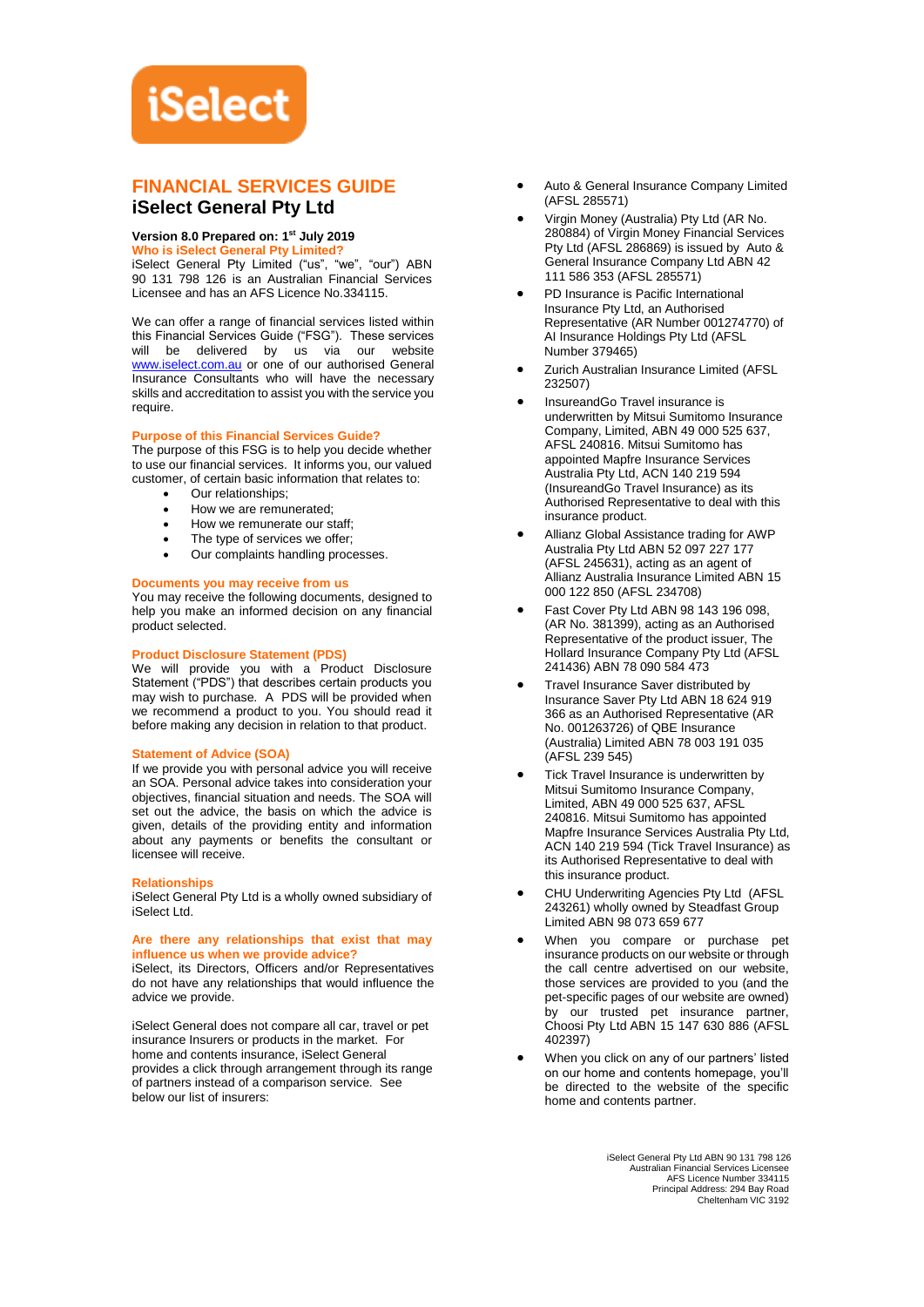

#### **What Financial Services do we Offer?**

iSelect General Pty Ltd is licensed by ASIC to deal in, and provide general and personal advice on, general insurance products including car insurance.

We deal in, and provide advice on general insurance products from those Insurers we have an agreement with (our "Participating General Insurers").

When we provide general advice, we do not take into account your financial situation, objectives or needs or whether the product is or particular features of the product are appropriate for you. Before acting on our advice, you should consider whether it is appropriate, in light of these factors.

If we provide personal advice, it is limited in scope to recommending (an) appropriate product(s) available from our Participating General Insurers, and it is based solely on the information you provide us.

If you provide us with information that is incomplete or inaccurate, then any advice we provide will be based on this information. In this situation, you must consider whether the advice is appropriate, having regard to your relevant personal circumstances.

You can provide instructions to us by contacting us by phone or online – see over for details.

#### **How do we provide our services?**

We act as an intermediary offering you financial product advice in relation to general insurance products from our Participating General Insurers. If you choose to apply for, or vary, a general insurance product using our service, we will act on behalf of the relevant insurer in arranging that policy for you.

#### **How do we remunerate our staff?**

Our Consultants are paid a salary and may receive bonuses, which may be based on a number of factors including:

- Customer service excellence;
- Performance in relation to sales targets and referrals;
- Compliance; and /or
- Annual salary.

#### **How is iSelect remunerated?**

We receive commissions (and, in some cases, a marketing services fee) from our Participating General Insurers. If we provide personal advice and are able to give you more information about remuneration, we will do this as soon as practicable after the advice is provided.

With respect to car insurance products iSelect General Pty Ltd will receive a commission:

- of either
	- (a) up to 45% of the first year's (gross) premium for each car insurance product that we refer or sell; or
	- (b) up to \$450 for each car insurance product that we refer or sell; and
- in some cases
- (a) a renewal commission of up to 45%; or
- (b) an ongoing trail commission of up to \$400 for each year you that you renew your car insurance policy originally purchased through us (with such trail commission payable to us for up to two annual renewals).

With respect to travel insurance products iSelect General Pty Ltd will receive a commission of up to 25% of the premium for the relevant travel insurance product sold.

With respect to pet insurance products iSelect General Pty Ltd will receive a commission of up to 25% of the first year's annualised premium for the relevant pet insurance product sold.

With respect to home and contents insurance, iSelect General Pty Ltd has a click through arrangement with each of our partners and will receive a commission either calculated up to 20% of the first year's (net) premium for the relevant product sold or a flat periodic fee.

All of these fees are paid by the relevant Insurer and are not an additional cost to you.

#### **Other benefits**

iSelect General and/or your General Insurance Consultant may receive other benefits based on the number of policies written and/or maintained from product providers over a specified time frame. These benefits are not an additional charge to you.

#### **Our Privacy Policy**

We collect personal information to ensure we can offer or provide you with products and services as outlined in this FSG. We value your privacy and have adopted the principles set out in the Privacy Act 1988 as part of our commitment to maintain client confidentiality in the collection, use, disclosure or handling of personal information. For further information about our privacy policy, please call us on 03 9276 8000 or email us at [privacy@iselect.com.au](mailto:privacy@iselect.com.au) or visit our website at [www.iselect.com.au/car](http://www.iselect.com.au/car)

We will maintain a record of your personal information including details of your objectives and any insurance product's purchased. If you wish to examine your file please ask your General Insurance Consultant and they will make arrangements for you to do so. Alternatively, contact us on 13 19 20.

It is important to note that in order to best meet your needs and provide you with financial services and advice, your General Insurance Consultant may need to disclose your personal information to other parties, typically General Insurance Companies as part of your application.

#### **How can I make a complaint about the services provided?**

We have a complaints process for you to follow in the event you wish to lodge a complaint in relation to the services you received from us.

**Step 1:** Please call our Call Centre on 13 19 20 and

iSelect General Pty Ltd ABN 90 131 798 126 Australian Financial Services Licensee AFS Licence Number 334115 Principal Address: 294 Bay Road Cheltenham VIC 3192